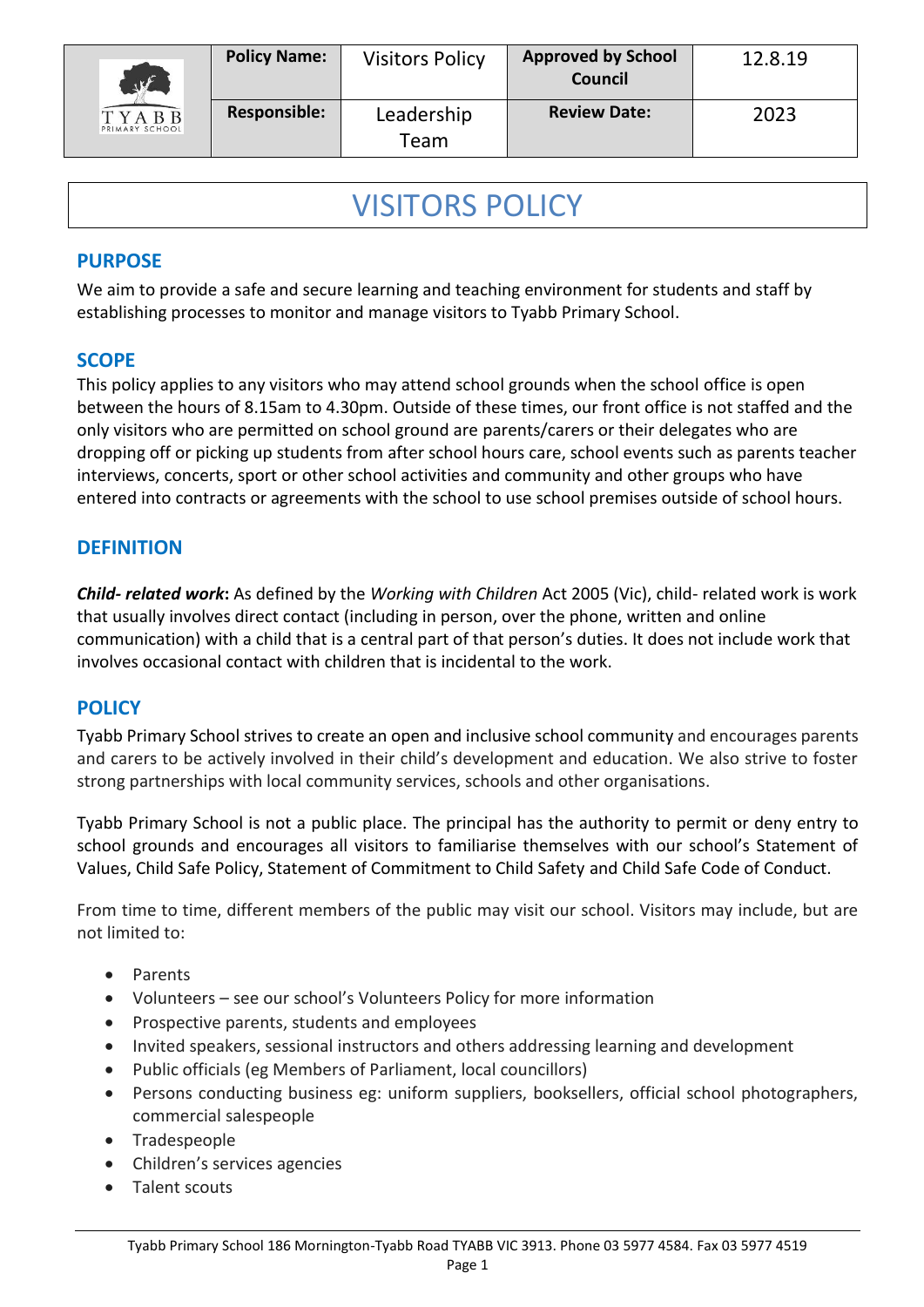- Department of Health and Human Services workers
- Victoria Police
- Persons authorised to enter school premises (eg Worksafe inspectors, health officers etc)
- Other Department of Education and Training staff (including allied health staff) or contractors
- NDIS therapists or other allied health or health practitioners

## **Sign in procedure**

All visitors to Tyabb Primary School are required to report to the school office on arrival, where they will be required to 'sign in' (see exceptions below in relation to parents/carers). Visitors must:

- Record their name, signature, date and time of visit and purpose of visit in i.e. visitors register, computer system using ipad Flexibuzz system.
- Provide proof of identification to office staff upon request
- Produce their valid Working with Children Check where required by this policy (see below)
- Wear a visitor's [lanyard/name tag] at all times
- Follow instruction from school staff and abide by all relevant policies relating to appropriate conduct on school grounds: including Statement of Values, Child Safe Policy, Statement of Commitment to Child Safety and Child Safe Code of Conduct.
- Return to the office upon departure, sign out and return visitor's [lanyard/name tag]

Tyabb Primary School will ensure that our school's Child Safety Code of Conduct/Child Safety Statement of Commitment are available and visible to visitors when they sign in.

## **Requirements for visitors to produce a valid Working with Children Check card**

For Working with Children Check (WWC Check) and other suitability check requirements relating to parent/carers and other volunteers working with students please see our Volunteers Policy.

All visitors who are engaged in **child-related work** (see definition above) must have a valid WWC Check.

In some circumstances, visitors to Tyabb Primary School who are **not** engaged in child-related work will also be required to produce a valid WWC Check depending on the particular circumstances of their visit. For example, Tyabb Primary School will require a valid WWC Check for:

- **visitors who will be working regularly with children** during the time they are visiting, even though direct contact with children is not a central part of their normal duties
- **visitors (e.g. contractors)** who will regularly be performing work at the school and in circumstances where they will be performing their work in an area where they will be unsupervised and around children

Further background checks, including references, may also be requested at the discretion of the principal.

Visitors who will be working in areas away from students (e.g. a visiting auditor who will be located in the front office with administration staff) or who will be supervised and accompanied by a staff member during their visit (e.g. a Member of Parliament, a journalist, a prospective parent on a school tour) will not be required to have a WWC Check.

Sworn Victoria Police Officers or sworn Australian Federal Police Officers are exempt from requiring a WWC Check, but may be asked to verify that they are sworn officers by providing proof of identification.